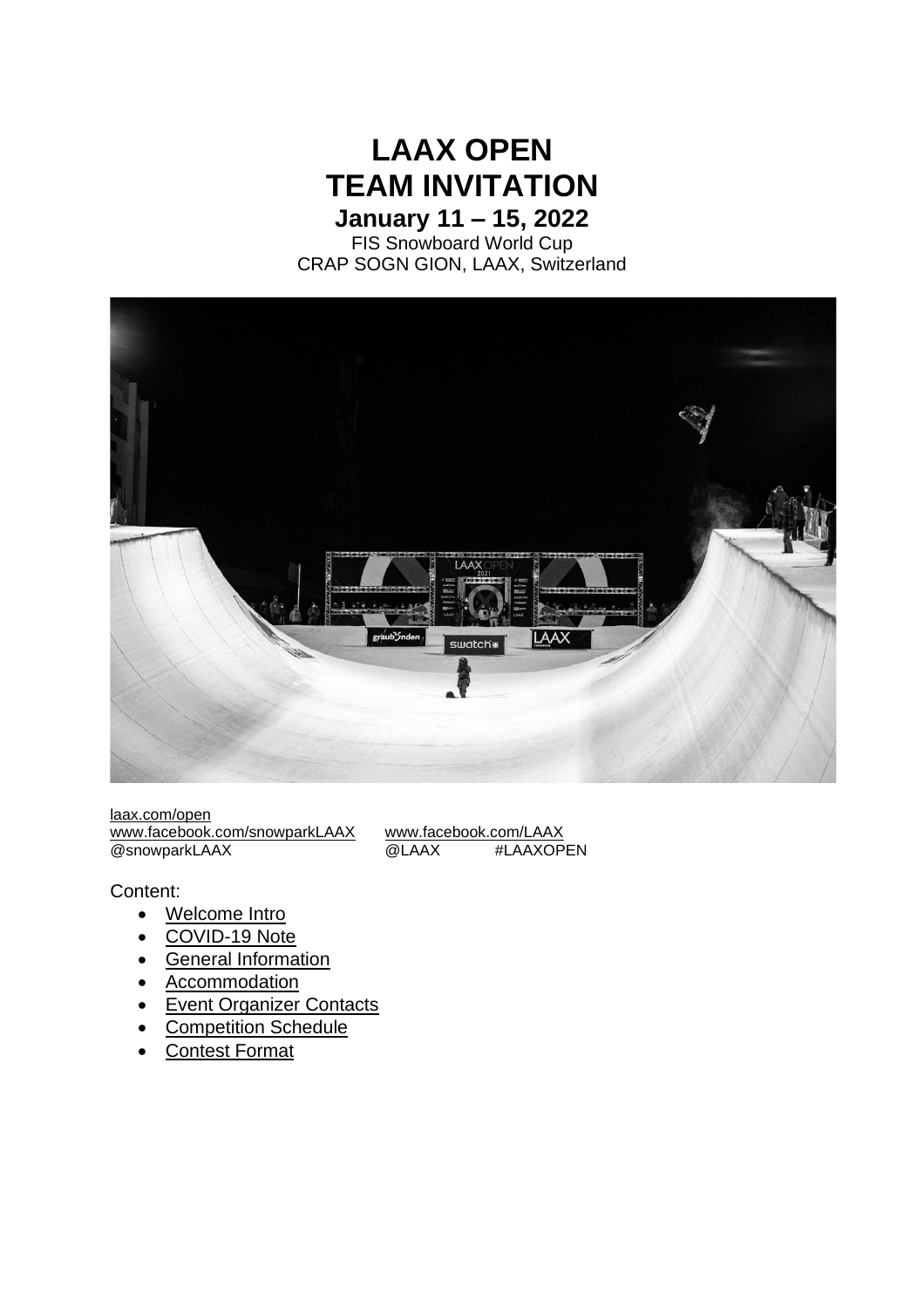

## **WELCOME INTRO**

The LAAX OPEN, Europe's long-standing and number one snowboarding event, is scheduled for 11-15 January 2022. The FIS Snowboard World Cup in LAAX takes place as part of the European package at the beginning of the new year.

The LAAX OPEN team is happy to push ahead with the preparations for the LAAX OPEN 2022. Special measures for protection against COVID-19 are our number one priority. This includes developing safety concepts with Swiss-Ski, the Inside LAAX app and also visible items such as LAAX neck warmers with integrated certified masks.

### **We are looking very forward to welcome you for the LAAX OPEN 2022!**

### **COVID-19 NOTE**

We are currently in the procedure of establishing COVID-19 safe areas and procedures for all of you during the event. This work is in progress in close cooperation with both the FIS and the Swiss NSA, as well as with medical and other specialists in the field.

Other than this year's LAAX OPEN 2021, the event does not restrict spectators or side events, and we are looking forward to staging a snowboard event for the public again as in pre-pandemic times.

The mandatory COVID-19 safety measures implemented by the FIS foresee the same red group / bubble concept as in 2021. It allows you to participate at all trainings and contests during your entire stay, without lacking any standards or quality of execution for the contests.

As a consequence of any safe system, a few strict rules will be inevitable. They mainly concern your whereabouts during the event (such as rules for mountain and lift transportation, meals, avoiding non-riders areas, online TC meetings etc.).

All our efforts are driven to keep you safe from the moment you set foot in LAAX until you depart after the event. More detailed information shall be available in due time.

 $SWolch1$  graub $S<sub>nden</sub>$   $AAX$ 









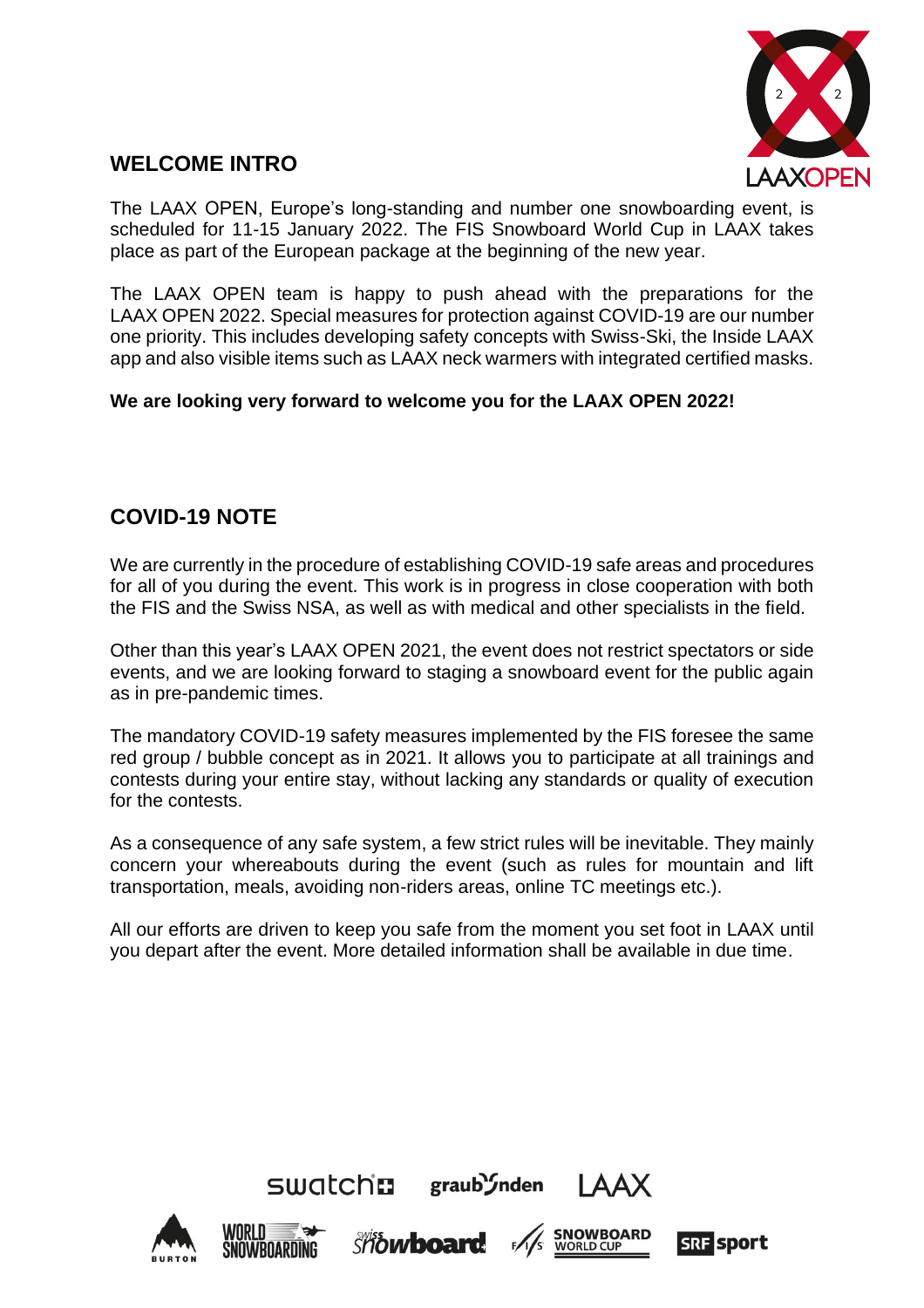### **GENERAL INFORMATION**



#### **Entries**

Entries will be accepted from National Ski and Snowboard Associations following FIS World Cup quotas and rules. Please submit the provisional entry with anticipated number of officials and names of your Halfpipe and Slopestyle competitors by November 14, 2021. The final entry with number of your competition team and names of participants (including competitors and official) must be submitted to the organizers no later than January 3, 2022.

World cup quota rules will apply to the event with maximum field sizes allowed. Refer to W.C rules.

#### **Registration**

The FIS online registration system is accessed through the FIS Homepage "Members Section" Click here: [http://www.fis-ski.com/](https://www.fis-ski.com/DB/?authentication_page=signin)

FIS has established nation quotas for World Cup events. National Snowboard Teams can only enter World Cup Competitors according to the quota limitations. The quotas can be downloaded through this link: [FIS WORLD CUP QUOTA](https://eur01.safelinks.protection.outlook.com/?url=https%3A%2F%2Fassets.fis-ski.com%2Fimage%2Fupload%2Fv1628754563%2Ffis-prod%2Fassets%2FCalculation_SB_HP_SS_BA_Qutoas_2122.pdf&data=04%7C01%7C%7C1a01090efb8f4254bab308d989daea2b%7Cf450f836a0ae487e906af759b1b45a3d%7C1%7C0%7C637692396199069684%7CUnknown%7CTWFpbGZsb3d8eyJWIjoiMC4wLjAwMDAiLCJQIjoiV2luMzIiLCJBTiI6Ik1haWwiLCJXVCI6Mn0%3D%7C3000&sdata=qdjSPY1%2FYFgX%2Bz3fQT4qgbckDYrihuDbBLbRtYgyKOE%3D&reserved=0)

#### **Onsite registration / Accreditation**

Registration and accreditation will be possible after the COVID-19-check-in. It is mandatory to go there first, do not go anywhere else upon your arrival.

Bring your COVID-19-check-in verification to the accreditation office – who is located in Diva 1, in the rocksresort House D. All competition participants (including competitors and officials) have to pass to the registration area for check-in before proceeding to the competition venues. All fees will be collected upon check-in.

Athlete Participation Fee: CHF 120.00 (also for riders competing in both events HP and SS) at accreditation office.

Payment by Maestro-, Post- and credit cards in the accreditation office possible. Following credit cards are accepted: Visa, MasterCard and American Express.

#### **Bibs**

All competitors must wear bibs during all scheduled trainings, competition and at the awards ceremony. Bibs will be the same from training day 1 until semi finals. There will be new bibs for the finals.

#### **TC Meeting**

The TC Meetings will be held from Monday, January 10 to Saturday, January 15, 2022. We are considering to run them virtually (final call for this upon your arrival).

SWOLCHE graub Inden IAAX

The first TC Meeting for Slopestyle and Halfpipe Monday, January 10, 2022 6pm – 6.30pm









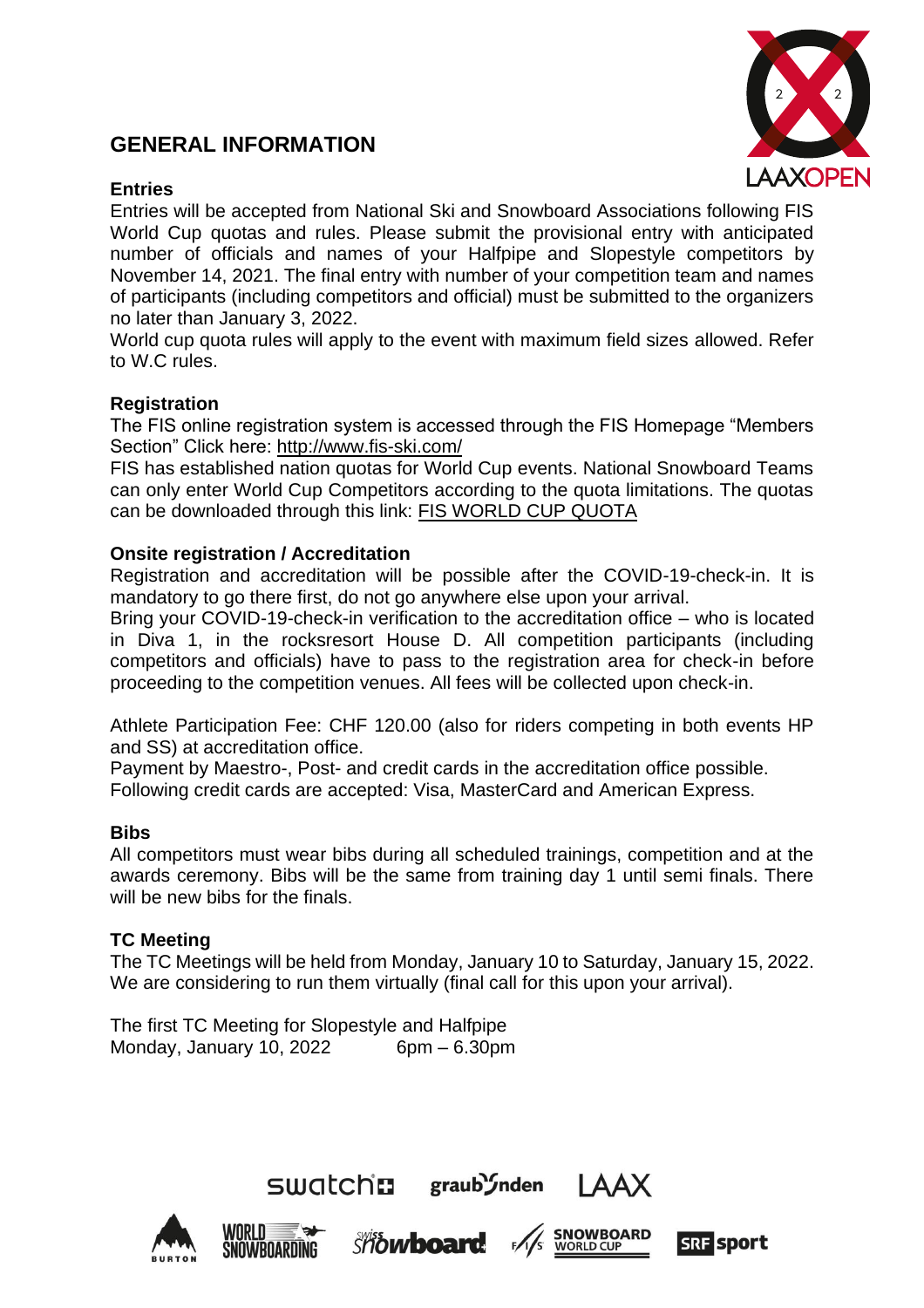#### **Anti-Doping**

Anti-Doping control may be conducted for this event.

### **Clothing Halfpipe Finals**

For the Halfpipe Night Finals on Saturday we suggest to all finalists to wear bright, colourful (namely better visible) clothing, for judging and TV/media reasons. This will help to better capture the riding action and give a much better viewing experience to both onsite and TV spectators. Thanks for your cooperation on this matter!

#### **Accident Insurance**

All competitors must have their own medical/injury insurance. The Organizing Committee, sponsors, suppliers, their agents, employees and volunteers, the FIS and Swiss Ski / Swiss Snowboard Association decline any responsibility for accidents, damaged or lost equipment and second and third party claims during the event.

#### **Liability**

All athletes, officials and members of National Associations who attend and participate in the event shall do so at their own risk. The Organizing Committee, sponsors, suppliers, their agents, employees and volunteers, the FIS and Swiss Ski / Swiss Snowboard Association shall not be responsible for any losses or injuries incurred or suffered by any athlete, official or other person in conjunction with the organizing and staging of the event.

#### **Transportation**

Teams are responsible for their own transportation to and from the resort.

Laax is located just 30 minutes from Chur and 1 hour and 45 minutes from Zurich by car. You can easily reach our resort from anywhere in Europe. Whether you are travelling by public transport or by plane, thanks to the exceptional infrastructure around Flims, Laax and Falera, you will reach us easily.



By car



#### By public transport If you are coming by train, the international train connections will also

take you to Chur. From there, you can reach our destination by PostBus

going towards Flims. The same applies if you're travelling to Ilanz by **Rhaetian Railway.** 

If you're coming from Zurich or Basel, follow the A3/A13 motorway towards Chur and exit at Reichenau (no. 18). Then take route 19 and you will reach our resort in around 30 minutes. If you're coming from San Bernardino, also exit at Reichenau (no. 18).



### By plane

From Zurich, Basel and Friedrichshafen international airports, the best way to get to Laax is to take the airport shuttle. National train connections will also comfortably take you from the airports to Chur. From there, it is a 30-minute journey to our resort via the PostBus service. You can also take the Rhaetian Railway to Ilanz, where you will also be able to take the PostBus.

With our airport shuttle service, you can easily travel to and from Laax from Zurich, Friedrichshafen or Memmingen airports. You can pick up the shuttle bus directly in front of the airport terminal.

Airport shuttle

Simply contact us by phone on +41 (0)81 927 77 77 to place a booking, or book online. Please note that you need to book a place on our airport shuttle service at least 48 hours prior to travelling. Payment must be









SWatch: graub *Inden* 





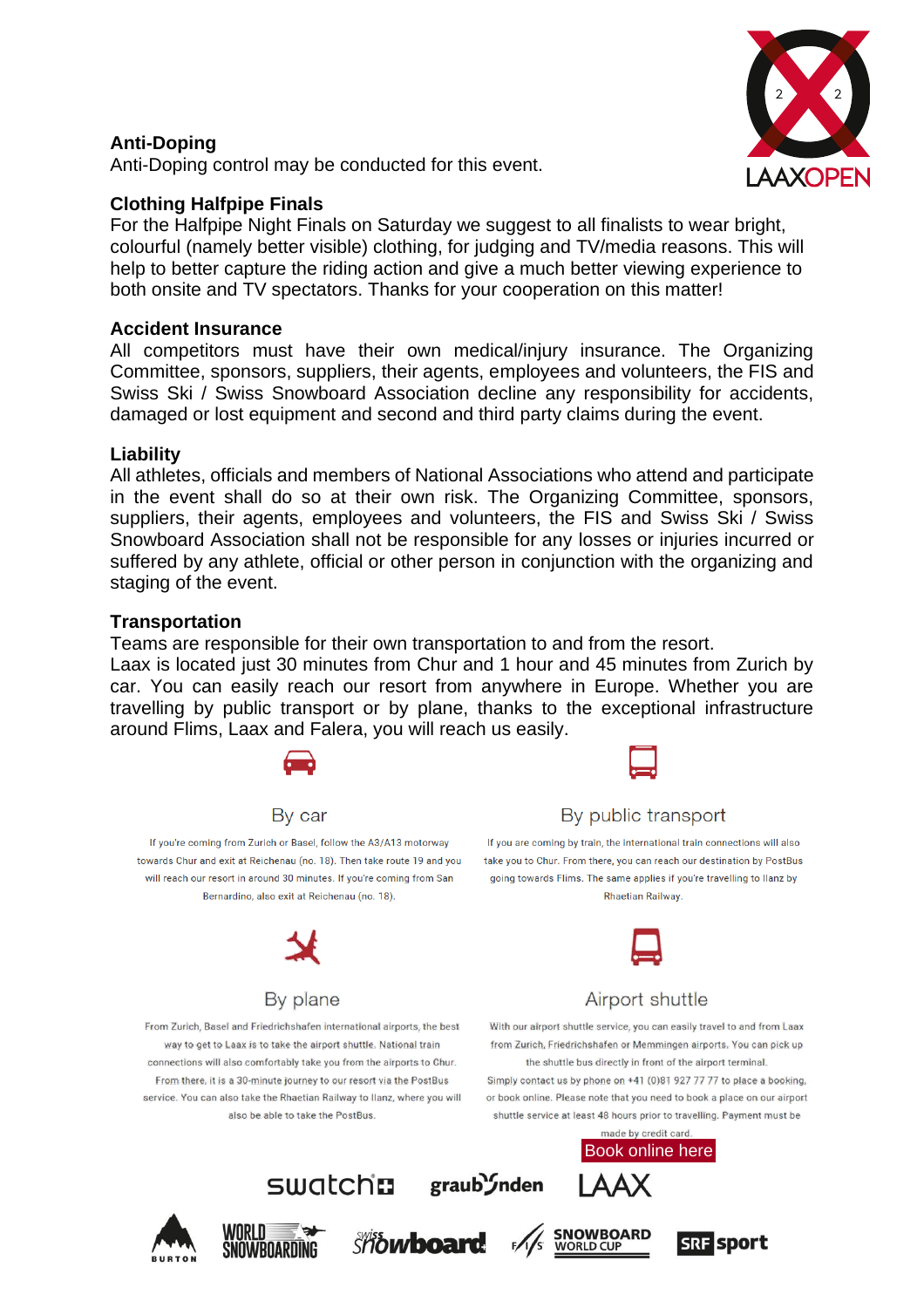

# **ACCOMMODATION**

#### **Accommodation according to FIS WC Rules**

All prices are available from January 11 to 16, 2022 Double room CHF 80.00 per person / night, incl. breakfast and dinner For reservation, please contact the hotel.

Accommodation will be provided according to FIS WC rules 5.3 at:

• **Schweizerhof Flims, Romantik Hotel** Rudi Dadens 1

7018 Flims Waldhaus Phone: +41 (0)81 928 10 10 Email: [info@schweizerhof-flims.ch](mailto:info@schweizerhof-flims.ch) [www.schweizerhof-flims.ch](http://www.schweizerhof-flims.ch/)

- **Hotel Adula** Via Sorts Sut 3 7018 Flims Waldhaus Phone: +41 (0)81 928 28 28 Email: info@adula.ch https://adula.ch
- **Intersoc Grand Hotel Surselva** Herman Buys Rudi Dado 8 7018 Flims Waldhaus Phone: +41 79 610 50 19 Email herman.buys@intersoc.be









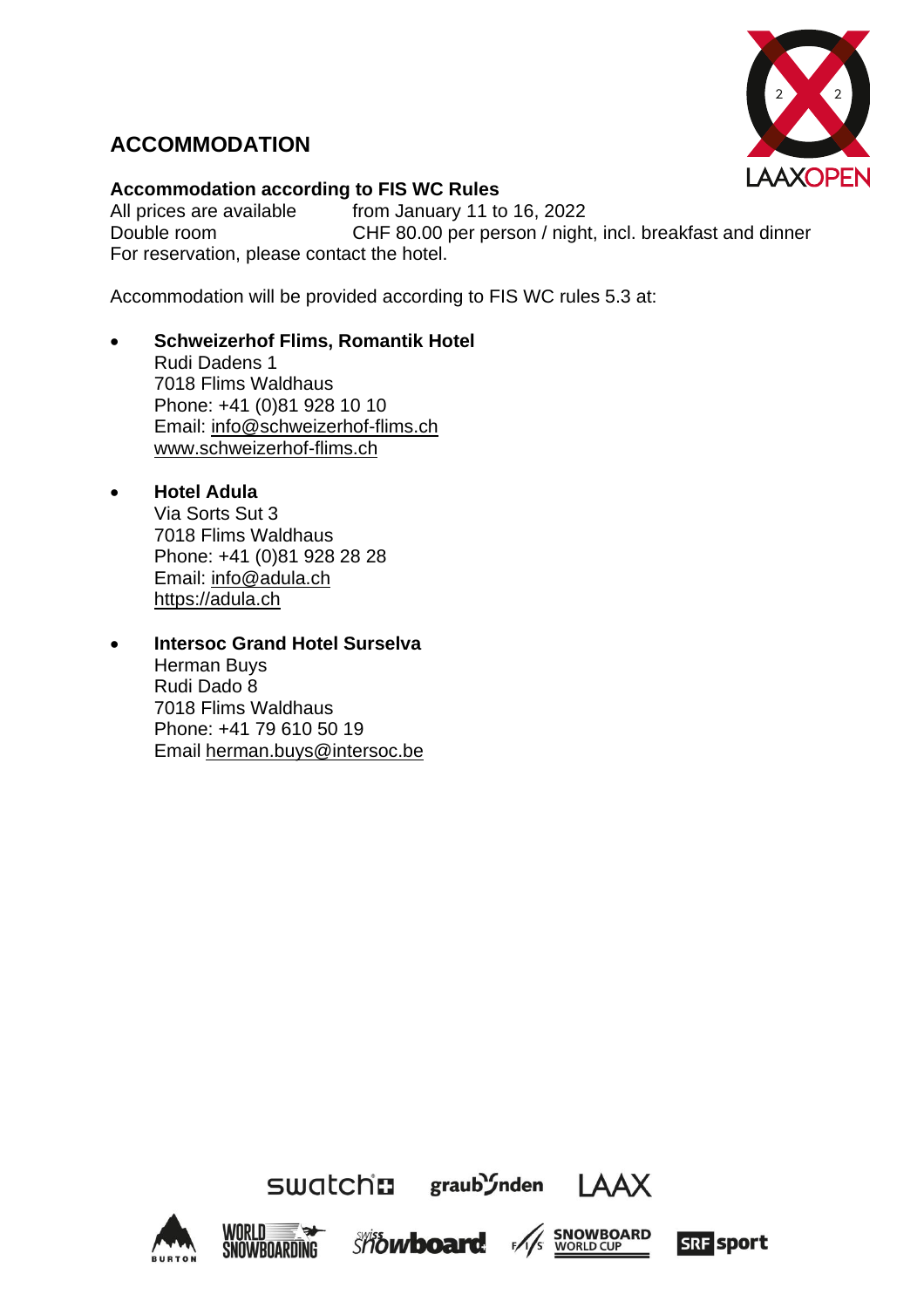

### **Additional accommodation offers**

• **RIDERS HOTEL** (walking distance to venue) Riders Single

CHF 185.00 per person / night, incl. breakfast and dinner Riders Double

CHF 140.00 per person / night, incl. breakfast and dinner Riders Friends 3 (3 persons)

CHF 125.00 per person / night, incl. breakfast and dinner Riders Friends 4 (4 persons)

CHF 115.00 per person / night, incl. breakfast and dinner Breakfast and dinner (menu of the day) at rocksresort

For reservation, please contact as soon as possible: **RIDERS HOTEL** Via Murschetg 1 7032 Laax Murschetg Phone: +41 (0)81 927 97 00 Email: [riders@laax.com](mailto:riders@laax.com)

<https://ridershotel.com/>

• **signinahotel** (walking distance to venue)

#### Double room

CHF 165.00 per person / night, incl. breakfast and dinner Breakfast and dinner (menu of the day) at rocksresort

For reservation, please contact: **signinahotel** Via Murschetg 15 7032 Laax Murschetg Phone: +41 (0)81 927 99 99 Email: [reservation@signinahotel.com](mailto:reservation@signinahotel.com) [www.signinahotel.com](http://www.signinahotel.com/)

• **rocksresort apartment** (walking distance to venue) Apartment with 2 bedrooms Breakfast and dinner (menu of the day) at rocksresort 4 pax CHF 135.00\* per person / night (incl. tourist tax) 3 pax CHF 157.00\* per person / night (incl. tourist tax) 2 pax CHF 201.00\* per person / night (incl. tourist tax) \*price excl. bed and towelling linen and final cleaning

For reservation, please contact: **rocksresort** Via Murschetg 15 7032 Laax Murschetg Phone: +41 81 927 97 97 Email: [reservation@rocksresort.com](mailto:reservation@rocksresort.com) [www.rocksresort.com](http://www.rocksresort.com/)

swatcha











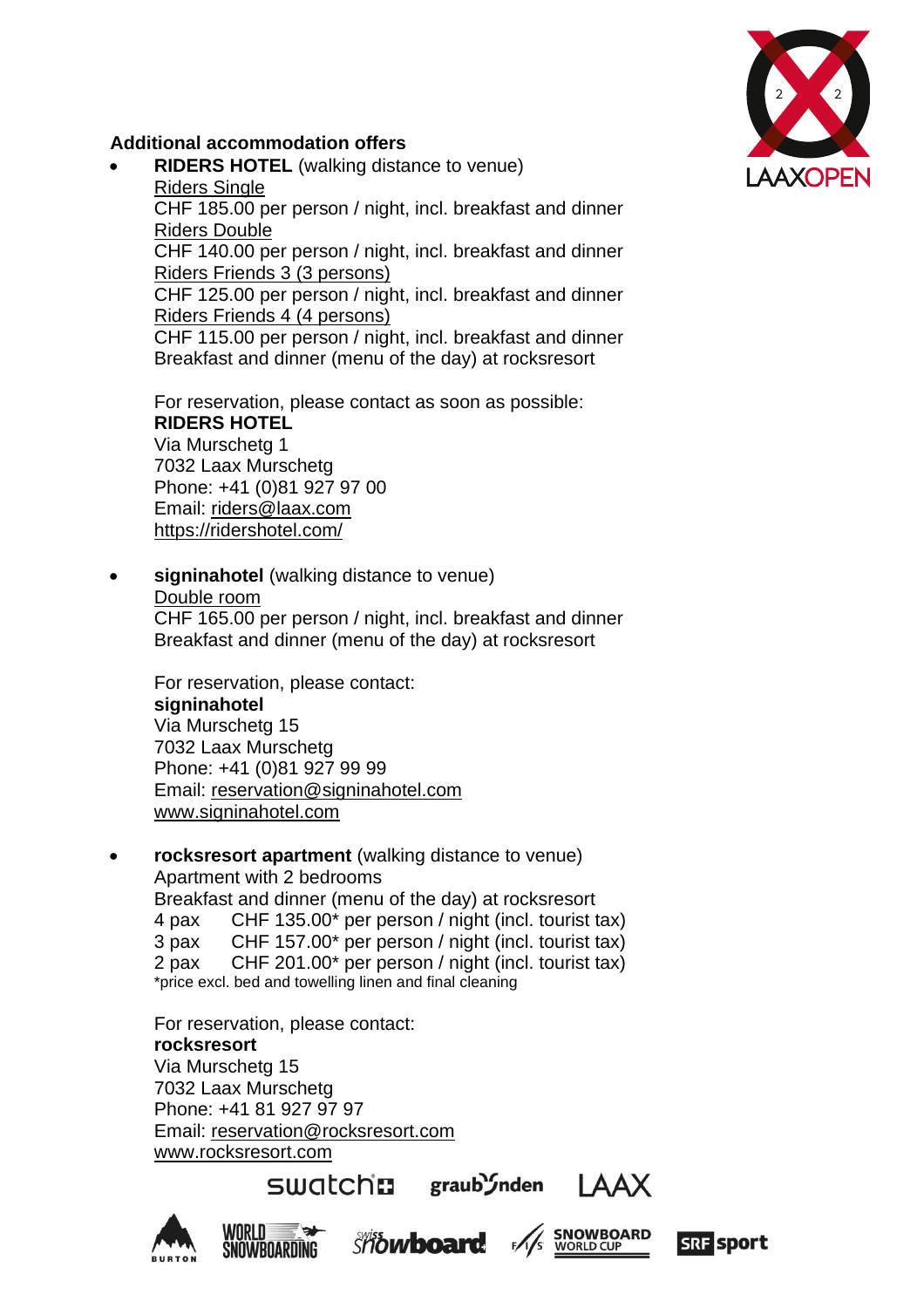

Teams must submit their expected total number of team members (competitors, coaches and team officials) and accommodation needs no later than November 14, 2021. Final accommodation reservations must be booked LAAXOPEN no later than January 3, 2022.

#### **Waxing Facilities**

Waxing rooms in team hotels.

Waxing space at parking garage signinahotel if no waxing room in the team hotel.

#### **Prize Money / Award Ceremonies**

Quick awards ceremony Slopestyle: Saturday, January 15, 2022 right after finals at finish area Slopestyle.

Quick awards ceremony Halfpipe: Saturday, January 15, 2022 right after finals at finish area Halfpipe.

Both main awards ceremonies Slopestyle (Saturday, January 15, 2022) and Halfpipe (Saturday, January 15, 2022) will be held on Crap Sogn Gion mountain.

A total prize purse of CHF 140'000.- (CHF 35'000.- per gender and event) will be awarded at the LAAX OPEN 2022, see splitting below. The winners will receive prize money via bank transfer only.

NSAs are responsible for entering the personal bank information for each athlete using the Athlete Registration module in the FIS Member Section.

|        |                 | Halfpipe   |        |              |        |                 | Slopestyle |            |              |        |
|--------|-----------------|------------|--------|--------------|--------|-----------------|------------|------------|--------------|--------|
| rule   |                 | <b>MEN</b> |        | <b>WOMEN</b> |        |                 | <b>MEN</b> |            | <b>WOMEN</b> |        |
| 45.00% | 1st             | CHE        | 5'750  | CHF          | 5'750  | 1st             | CHF        | 5'750<br>1 | CHF          | 5'750  |
| 23.50% | 2 <sub>nd</sub> | <b>CHF</b> | 8'225  | CHF          | 8'225  | 2 <sub>nd</sub> | CHF        | 8'225      | <b>CHF</b>   | 8'225  |
| 12.50% | 3rd             | CHF        | 4'375  | <b>CHF</b>   | 4'375  | <b>3rd</b>      | CHF        | 4'375      | <b>CHF</b>   | 4'375  |
| 6.00%  | 4th             | <b>CHF</b> | 2'100  | <b>CHF</b>   | 2'100  | 4th             | CHF        | 2'100      | <b>CHF</b>   | 2'100  |
| 3.00%  | 5th             | CHF        | 1'050  | CHF          | 1'050  | 5th             | CHF        | 1'050      | <b>CHF</b>   | 1'050  |
| 2.50%  | 6th             | <b>CHF</b> | 875    | <b>CHF</b>   | 875    | 6th             | <b>CHF</b> | 875        | <b>CHF</b>   | 875    |
| 2.25%  | 7th             | <b>CHF</b> | 788    | <b>CHF</b>   | 788    | 7th             | <b>CHF</b> | 788        | <b>CHF</b>   | 788    |
| 2.00%  | 8th             | <b>CHF</b> | 700    | <b>CHF</b>   | 700    | 8th             | <b>CHF</b> | 700        | <b>CHF</b>   | 700    |
| 1.75%  | 9th             | <b>CHF</b> | 613    | <b>CHF</b>   | 613    | 9 <sub>th</sub> | <b>CHF</b> | 613        | <b>CHF</b>   | 613    |
| 1.50%  | 10th            | <b>CHF</b> | 525    | <b>CHF</b>   | 525    | 10th            | <b>CHF</b> | 525        | <b>CHF</b>   | 525    |
|        |                 | CHF        | 35'000 | <b>CHF</b>   | 35'000 |                 | CHF        | 35'000     | CHF          | 35'000 |

# **EVENT ORGANIZER CONTACTS**

Event Director, Donald Nader [donald.nader@mtc.swiss](mailto:donald.nader@mtc.swiss) +41442606232 LAAX Event Manager, Patrick Hug [patrick.hug@laax.com](mailto:patrick.hug@laax.com) +41819277023 Accreditation office, Jolanda Murer [jolanda.murer@laax.com](mailto:jolanda.murer@laax.com) +41819277145

graub *I*nden





swatchn





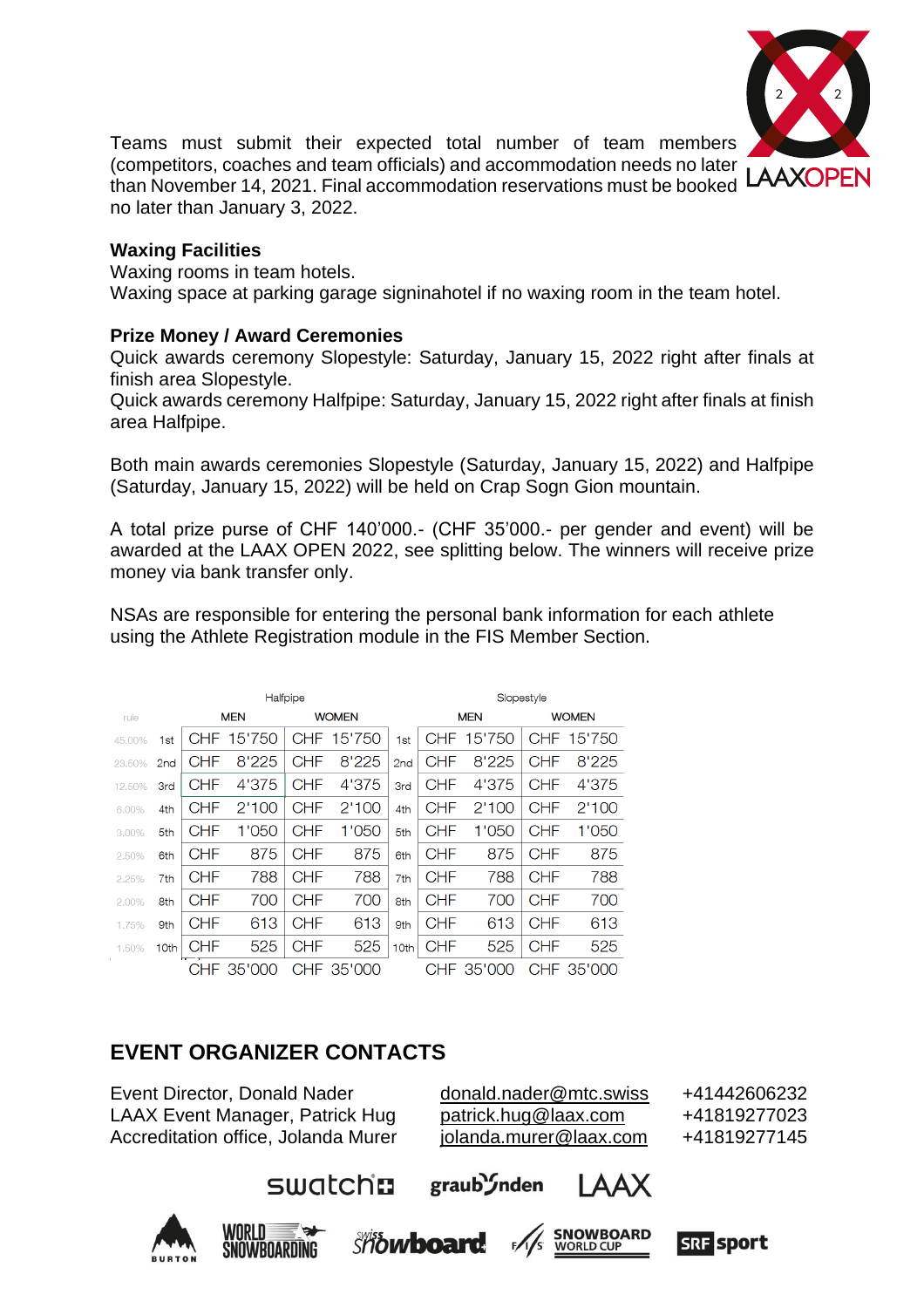

# **COMPETITION SCHEDULE**

| Monday, January 10    | <b>Arrival Day</b>                                                                                                                                     |
|-----------------------|--------------------------------------------------------------------------------------------------------------------------------------------------------|
| Tuesday, January 11   | <b>Training Slopestyle</b><br><b>Training Halfpipe</b>                                                                                                 |
| Wednesday, January 12 | <b>Training Slopestyle</b><br><b>Training Halfpipe</b>                                                                                                 |
| Thursday, January 13  | <b>Qualification Slopestyle Men</b><br>Semi Finals Halfpipe                                                                                            |
| Friday, January 14    | Semi Finals Slopestyle<br><b>Training Halfpipe</b><br><b>Night Training Halfpipe for Finalists</b>                                                     |
| Saturday, January 15  | <b>Finals Slopestyle</b><br><b>Prize Giving Slopestyle</b><br><b>Training Halfpipe</b><br><b>Night Finals Halfpipe</b><br><b>Prize Giving Halfpipe</b> |
| Sunday, January 16    | Departure Day<br>Reserve Day (if needed)                                                                                                               |

Please note that the event schedule may change on short notice due to inclement weather.







SWAtch: graub'inden LAAX